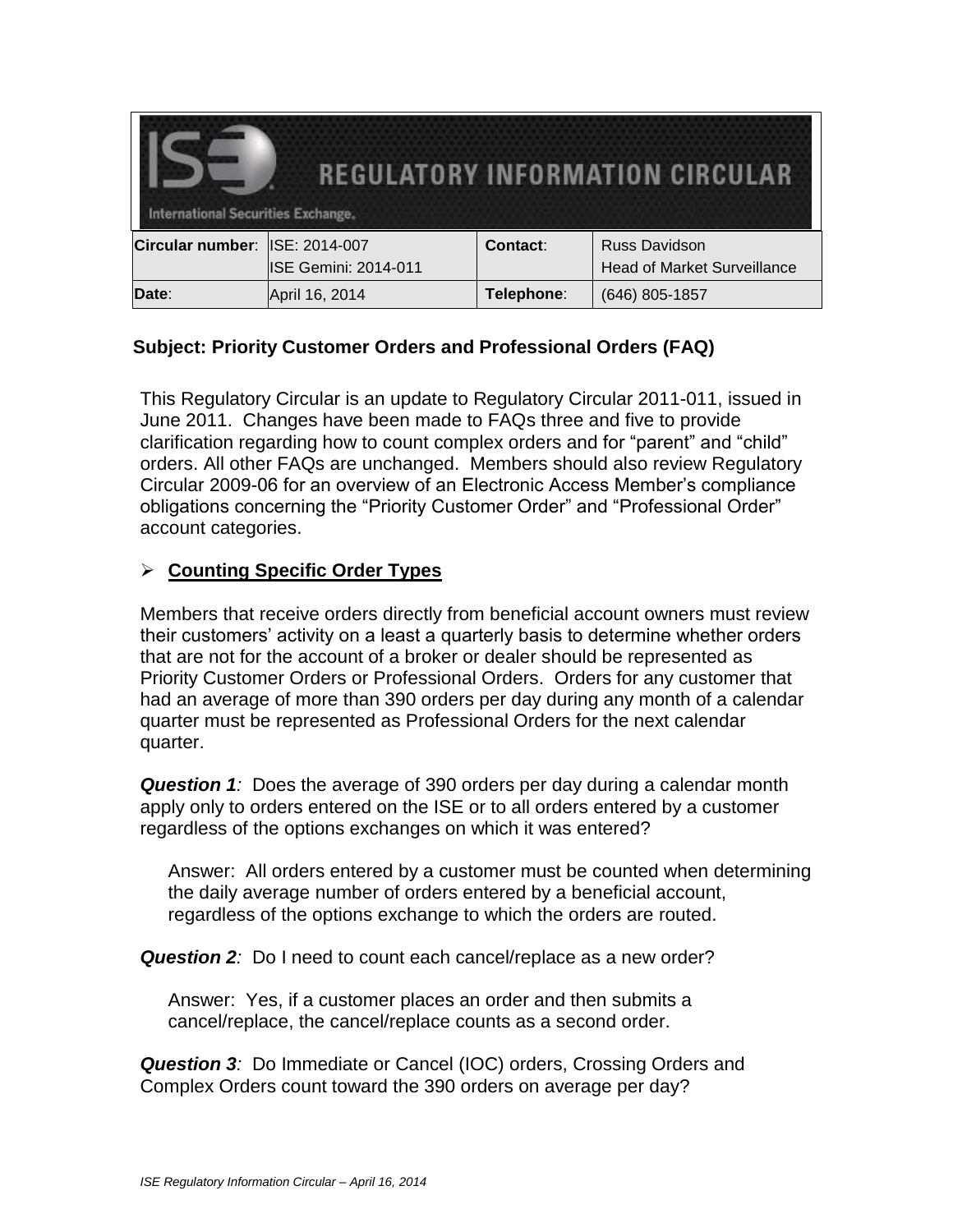Answer: Yes, unless an order type is specifically excluded as noted below, all orders count toward the 390 orders on average per day. A Complex Order, regardless of the number of legs, counts as a single order.

*Question 4*: If a customer places an order that is "refreshed" (e.g. a reserve or iceberg order) does this count as a single order or multiple orders?

Answer: This would count as a single order.

*Question 5*: If a customer places a "parent" order that is broken up by either an individual at a broker or dealer into multiple "child" orders or by an algorithm housed at the broker or dealer, do I count the "parent" order or each individual "child" order?

Answer: If a customer places a single order that the broker or dealer then breaks up into multiple parts in order to achieve a specific execution strategy, it is only necessary to count the single "parent" order.

*Question 5a*: If a customer places a "parent" order that is broken up by either an individual at a non-broker or dealer into multiple "child" orders or by an algorithm housed at a non-broker or dealer, do I count the "parent" order or each individual "child" order?

Answer: If a customer places a single order that the non-broker or dealer breaks up into multiple parts in order to achieve a specific execution strategy, each "child" order must be counted.

**Question 5b:** If a customer places a "parent" order that is broken up by an algorithm into multiple "child" orders that is licensed from a broker or dealer but is housed with the customer, do I count the "parent" or "child" order?

Answer: If the algorithm identifies and documents the "parent" order and its "child" orders, which can be tracked by the broker or dealer, and is used to achieve a specific execution strategy, it is only necessary to count the single "parent" order.

*Question 6*: If the volatility used to price the option is changed by a customer or an algorithm, does that need to be counted as a new order?

Answer: Yes. Every time the customer changes the volatility, it is considered a new order.

*Question 7*: If a "parent" order generates "child" orders that are pegged to the NBBO, is that a single order or do I have to count each cancel/replace?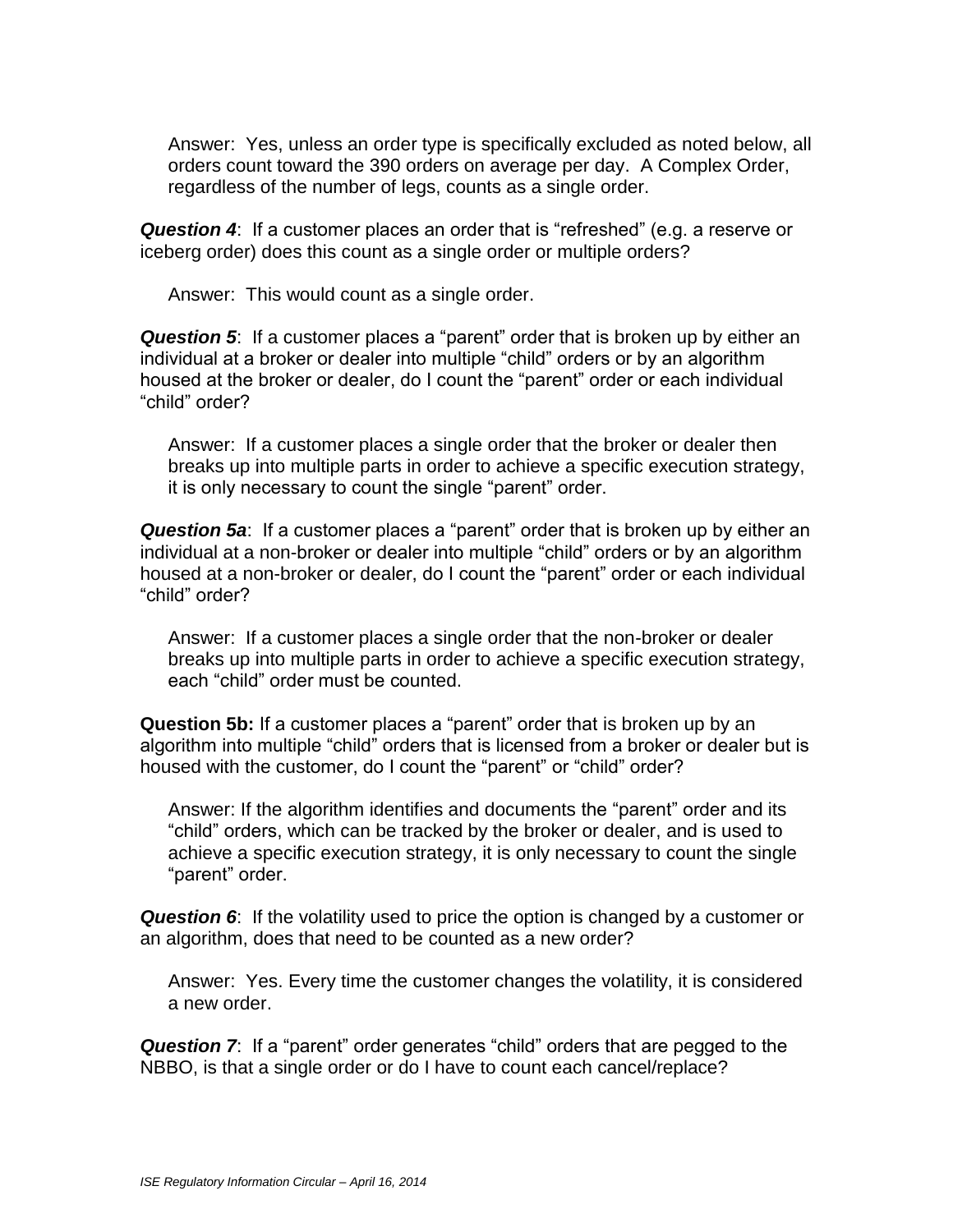Answer: A pegged order would count as a new order each time a cancel/replace is used to follow the BBO regardless of whether or not the order was entered by a broker or dealer. In this situation, the customer is specifically instructing the executing broker to cancel/replace orders.

*Question 8*: Should orders in FLEX options be counted?

Answer: No.

*Question 9*: Do trades that I receive via CMTA into a beneficial account need to be counted?

Answer: No, trades received via CMTA do not need to be counted. The orders associated with these trades should have already been counted by the firm that received the order from the customer.

**Question 10:** Do we need to identify the beneficial accounts behind orders that are routed by exchanges?

Answer: No, orders placed by exchanges or market makers that are fulfilling their linkage obligations do not need to be counted.

*Question 11*: What if I know for certain that none of my customers ever enter anywhere close to 390 order per day? Am I required to build a system to count orders anyway?

Answer: No. The Exchange does not require members that "obviously" do not have accounts that would require orders to be marked Professional to build systems to count orders. A member should document its reasons for believing that it will be in compliance with the rules without actually counting customer orders, and should have reasonable procedures to assure its continuing compliance, such as the existence of risk management systems that would identify any accounts that reached such a high level of activity or other triggers that would cause the firm to re-evaluate its need to implement order-counting systems.

#### **Non-Member Customers with Multiple Beneficial Accounts**

When evaluating situations where members receive orders from non-member customers with multiple beneficial accounts, the Exchange will apply a "reasonable" standard when looking at whether a member has taken appropriate measures to comply with the requirement to identify and properly mark orders Professional Orders.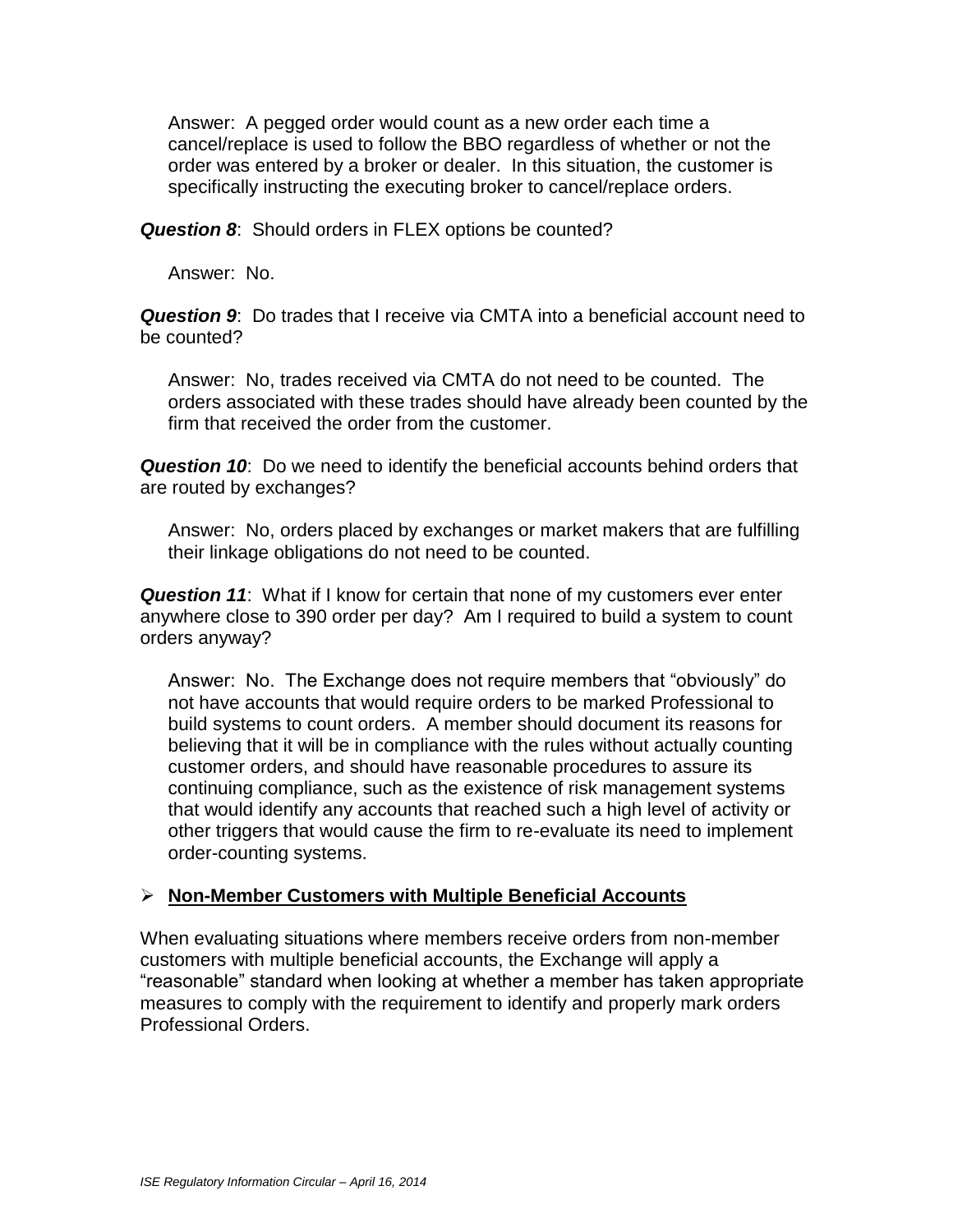*Question 12*: I have many clients that are each entering orders on behalf of multiple beneficial accounts. Do I need to track each of my customer's orders back to the original beneficial account?

Answer: No, it is not necessary for a member to track every order to the originating beneficial account. An ISE member's obligation in this circumstance will be satisfied if your customer has appropriate policies and procedures in place to properly identify Professional Orders. It is your responsibility to make sure your customers understand the requirements and to have a reasonable basis for believing that they have appropriate procedures in place to properly track their customer's activity and appropriately mark each Professional Orders, if necessary.

*Question 13*: How do I know if it is "necessary" for my customers to track their customer's activity?

Answer: The Exchange does not intend for firms or customers that "obviously" do not have accounts that would require orders to be marked Professional to build systems to count orders simply to assure compliance with the Professional Order marking requirement. Thus, it may be reasonable for a member to rely on an attestation from a customer that it has no customers that would potentially reach 390 orders per day on average during a month. While the facts will vary, members should adopt an approach that will reasonably assure itself a customer does not have any such accounts. For example, if the nature of the customer's business would not allow for Professional Order activity or if a customer represents that it has certain risk management systems that would identify any accounts that reached such a high level of activity, even if such systems do not actually count orders as specified above, it may be reasonable to rely on the attestation. However, the facts must reasonably support the attestation. For example, if you have a customer that places 500 orders per day but routes orders for 1000 different beneficial accounts all representing individual investors, then it would be reasonable to accept an attestation stating that the customer does not believe it has any accounts for which orders would be required to be marked Professional. On the other hand, if a customer represents very few beneficial accounts and is canceling and replacing several hundred orders per day in the same security across multiple market centers, the ISE would expect an EAM to take a close look at this customer's activity before accepting a representation from the customer that it does not handle any Professional Orders.

*Question 14*: How do I know if my customer's policies and procedures are "appropriate"? Do I need to conduct surveillance of my customer's order flow?

Answer: If your customer has or potentially has accounts for which orders need to be marked Professional, then you need to need to take reasonable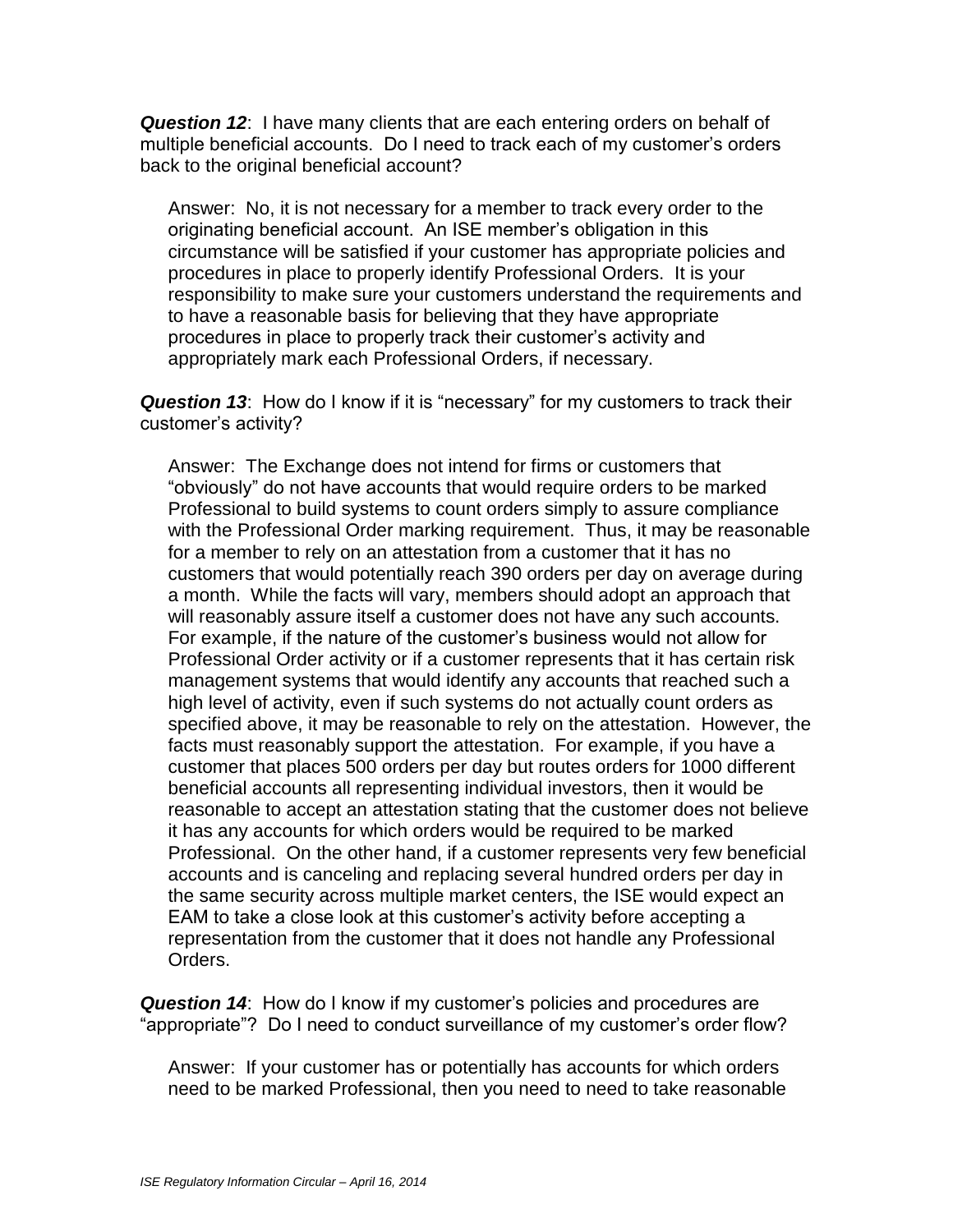steps to assure yourself that the customer's policies and procedures are reasonably designed to properly identify Professional Orders. For example, a customer may represent that it has implemented a system to count the orders as specified above, or that it otherwise employs risk-management systems that would identify any account that might need to be analyzed manually. Members are not expected to conduct surveillance of their member customers that represent multiple beneficial accounts, and in most circumstance it will be reasonable for a member to rely on the customer's representation that it has implemented specific policies or procedures. However, if a member has actual knowledge that a customer is not following appropriate procedures or actual knowledge that a customer is not properly identifying Professional Orders, it would not be reasonable to rely on a representation to the contrary from the customer.

**Question 15**: I still do not know if the policies and procedures in place for a particular customer are necessary or appropriate*.* 

Answer: ISE's Legal and Market Surveillance Departments will work with you to determine whether a particular set of policies and procedures are necessary or appropriate.

#### **Aggregation of Accounts**

*Question 16*: If a single person or entity enters orders through multiple accounts, do these orders need to be aggregated?

Answer: Yes, all orders for all beneficial accounts controlled by the same person or entity must be aggregated when determining whether or not they exceed the 390 order limit.

*Question 17: Can I aggregate accounts by Taxpayer Identification Number ("TIN") or by In-Concert Number?*

Answer: Either of these would be acceptable identifiers to use when automatically aggregating orders from related accounts.

*Question 18: Does this mean that orders placed by accounts with different TINs should not be aggregated?*

Answer: No. While the ISE believes it is reasonable to rely on a machine readable identifier for automated surveillance, firms must recognize and aggregate orders from accounts that are obviously connected. If there are three accounts named, "ABC Capital I", "ABC Capital II" and "ABC Capital III" and executions are regularly allocated between these three accounts, ISE would expect a firm to aggregate orders placed by these accounts even if they had different TINs.